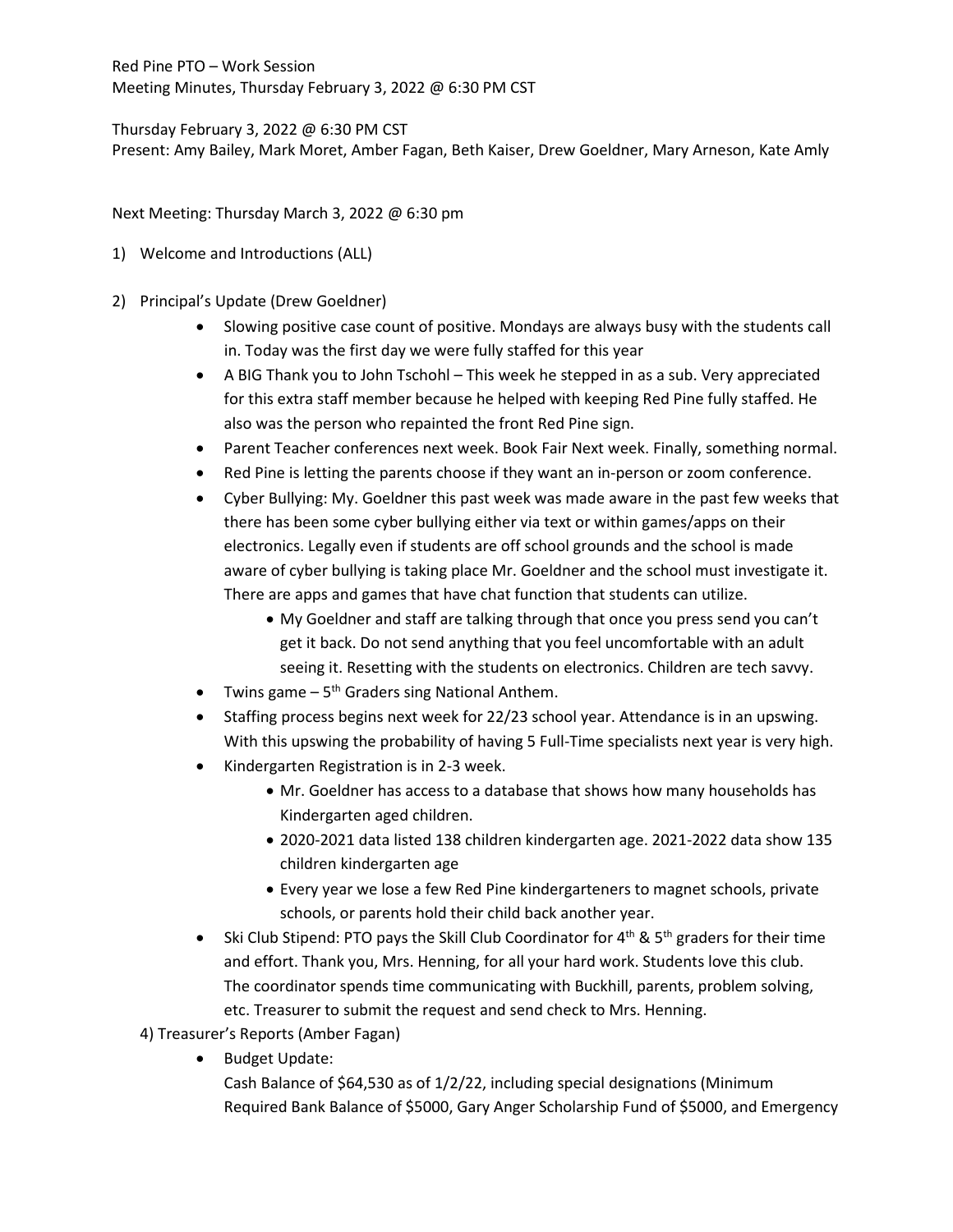Fund of \$5000). ADD: Party money and Corporate Donations Less: Party money reimbursements, Scholastic Scholarships, Boosterthon shirts, Returned Check fees Cash Balance of \$47,944 after special designations and Add/Less are subtracted. Pending: \$1,004 Conference Meals Cash Balance of \$46,940 as of 2/3/22 (including special designations)

- 5) Old Business
	- Fundraising Mason Jar Fundraiser was Successful. Red Pine was the top  $3^{rd}$  of how many orders and volume that they've seen. Thank you, Red Pine Community! Will plan to have that event next school year. We received \$265.15
	- Conference Meals: Wednesday PM Ansari's, Thursday Mason Jar Total amount for Meals \$1,003.66 + Approximately \$120 for drinks/snacks staff can enjoy. Take photos of the spread. Want to market the PTO.
	- Class/Grade Support & Literacy Library:
		- Educational book company. Mrs. Robertson has identified the books needed to purchase. Total around \$5500 for books and \$400 shipping.
		- I Love to Read Month Prices: Request from Mrs. Robertson for the PTO fund the prizes. PTO Approved
		- Mr. Goeldner can approve requests for the class/grade funding that we have already talked about. i.e., Mrs. Henning: Kindergarten Red Shirt order.
		- Next year PTO will be looking early in the year on how the funds will be used. More funds to the Stem Lab etc. How to allocate the funds each year differently. Focusing on different areas within the school.
- 2. New Business (ALL)
	- School Wide Events:
		- Red Pine Spirit Store
			- CA Gear will be setting up the storefront 2/7/22. They need to finalize what they have on hand due to supply issues. If they don't have it in the warehouse, they aren't going to post it. T-Shirts, LS Shirts, Pants, Sweatshirts Youth and Adult. Custom apparel down in Rosemount. Run 10-14 days. Gross proceeds kick 12% back.
				- Proceeds going to STEM Lab for Legos. Mrs. Skalski
		- Popcorn Day at Red Pine PTO to supply.
			- Mr. Goeldner and Mrs. Robertson will discuss a February date to align with I Love to Read Month. We also want to make sure that there is staff buy in. We want this to be a fun event. If it is not feasible for February, we are open to other dates.
		- Spring Arts Night 2021 Spring Art nights will be different. Prior years the planning needed to start this past summer. Planning couldn't happen because of the pandemic and unsure of what it would look like